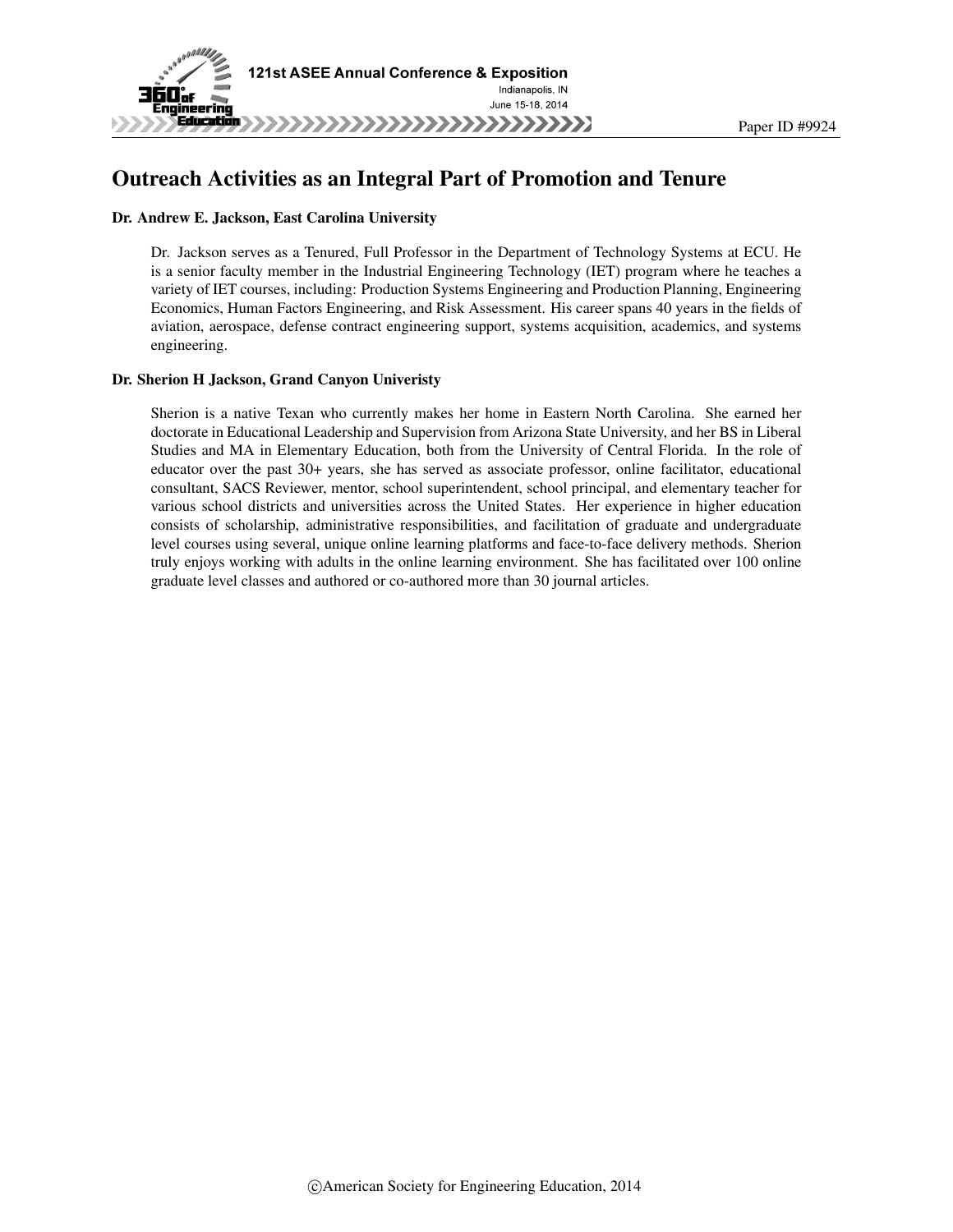# **Outreach Activities as an Integral Part of Promotion and Tenure**

### Abstract

Faculty members are expected to serve their department, their college, their university, their discipline, and society at-large – *while at the same time* – teaching high quality courses, and performing original, ground-breaking research that will lead to substantial external funding sources that will flow into the university. While this superman or superwoman may exist on some university campuses, it may be more realistic to envision a model where a department or a college has a mix of faculty members who – *as a group* – endeavor to achieve the high standards set by and for the university. In alignment with Boyer  $(1996)^{1}$  and Glassick, et al.  $(1997)^{6}$ , creative activities and research should be more broadly defined using scholarship to allow for engagement of both students and faculty members. In order to meet the demands of competing (*and oftentimes conflicting*) requirements, an expanded definition of Service, Research or Creative Activity, and Teaching must be considered to include Service-Learning or *Outreach* opportunities to enhance the value of the faculty member's contributions to their chosen discipline. It is critically important to define how *Outreach Activities* (OA*)* can be used to feed and nurture the traditional P&T criteria in one or more of the primary categories.

This paper will provide a working definition of *Outreach Activities*, in the context of Engineering and Technology disciplines. The authors will address the value-added role that Outreach Activities could play within a junior faculty member's P&T portfolio. Furthermore, a model will be described wherein faculty members could collaborate with industry representatives, government officials, and/or professional societies to define and enhance outreach opportunities for students and faculty. The proposed model could provide significant benefits to industry sponsors who participate in the model, to faculty members and students within the university system, and to the local economy where participating businesses and employees were located.

## Introduction

Promotion and Tenure (P&T) at most four year universities in the United States focuses on three central themes: Teaching, Research (*or Creative Activity*), and Service. The ratio of each category is typically established during the annual performance plan discussion which is generally held between the faculty member and the department chair *or in some cases with the College Dean*. The cumulative body of work is reviewed by the P&T committee when the faculty member submits their promotion and tenure portfolio for evaluation and assessment. Interim accomplishments may also be reviewed on a recurring basis, depending on the structure of the P&T process within the organization. The Teaching category is well understood and is marked by classroom productivity metrics and performance assessments by the chair, by academic colleagues (*peer evaluations*), and oftentimes includes students in the form of student opinion surveys. Research or Creative Activity is also fairly well defined within a given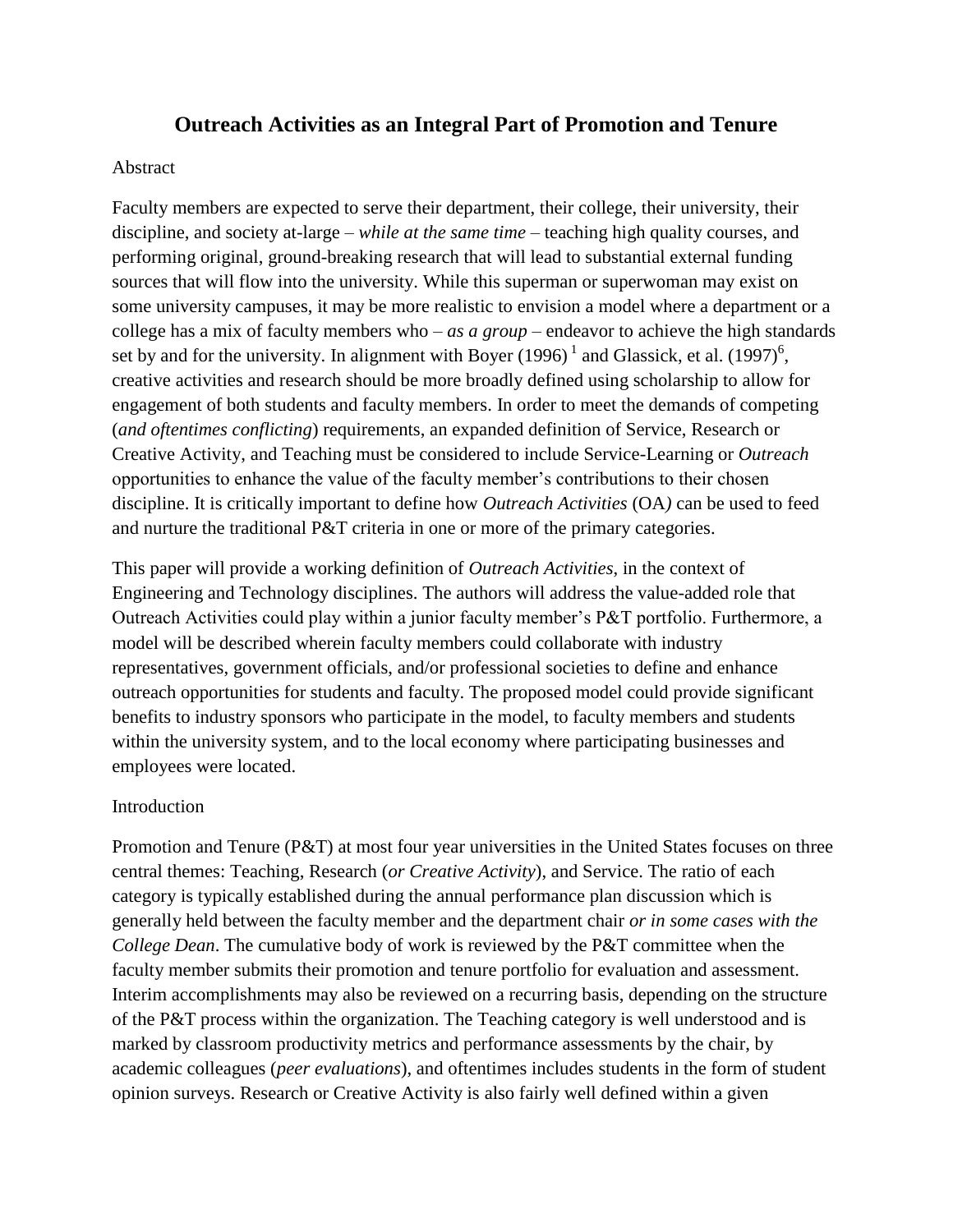academic discipline although a wide variety of performance metrics may be used to define the expected levels and quality of the research contributions by faculty members across a given campus or university system. The Service category is one that often leaves faculty members – especially junior faculty members – with a false sense of security as they continue to build their academic portfolio. Many new faculty members believe that if they serve the department, the college, the university, the discipline, and society at-large, then they will succeed when it comes to their promotion and tenure process. As many prospective faculty members have found, this will most likely not be the case in many instances.

Sandmann  $(2008)^{11}$  supported the notion that redefining faculty engagement and differences among various categories of service, outreach, and engagement would help move the discussions of outreach – as an essential component of promotion and tenure – in the right direction. The overall goal is to better prepare faculty for accepting outreach activities for Promotion and Tenure. *Outreach Activities* as used in this context are activities that may involve students, faculty members, student organizations, business leaders, professional organizations, administrators, or any combination thereof. These activities are designed to create and support university-recognized projects that have been encouraged – if not officially sanctioned – by college or departmental administrators to encourage faculty members to participate in external activities leading to community involvement, economic development, and process improvements across the region.

This outreach approach differs from the traditional grant-funded research activities normally associated with the research component of Promotion, Retention, and Tenure (PTR). In the traditional research component, funded grant activities, publication in archival journals, and laboratory-centered research activities are considered the norm for a faculty member. In the outreach activities described in this paper a participating faculty member may or may receive funding from the sponsor who agrees to provide support to the students and to the faculty members in support of the regional or local outreach activities. Grant-sponsored research often requires project activities leading to national or international recognition and influence, whereas the service-centered outreach activities discussed here are most often local or regional-sponsored activities.

Many public scholars—perhaps most of them—organize their scholarship, creative practice, and teaching around projects. A project is carried out by a purpose-built team organized for a finite period of time in order to bring about specific results or to create particular events or resources. One way of making promotion review more coherent for administrators and individual faculty members is to review projects in a holistic fashion.

Tenure and promotion policies need to be responsive to the project as the molecular structure of public scholarship and creative practice. Project-friendly policies should not use national and international scope to define intellectual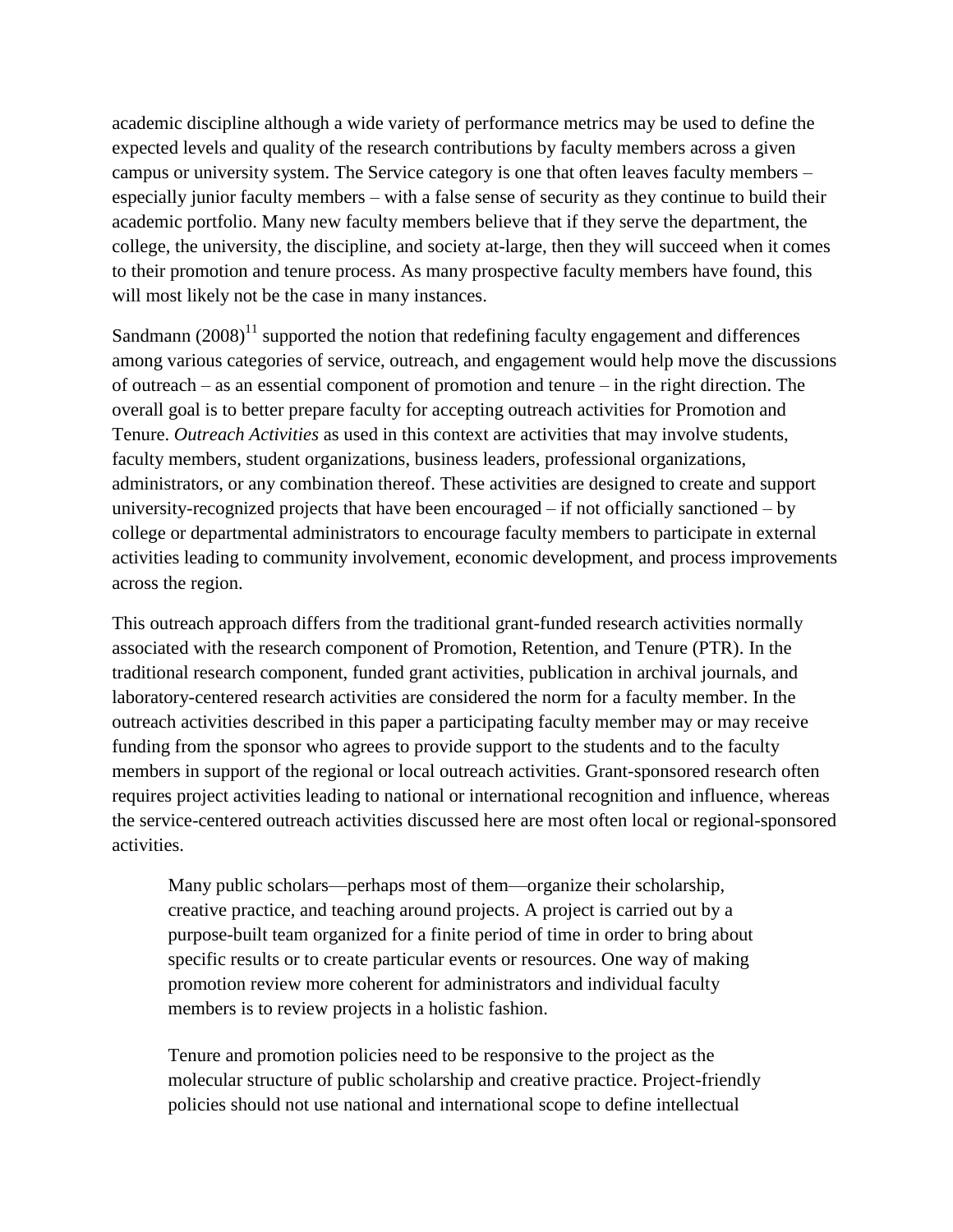quality, for example. Academic endeavor that is local or regional in focus has equal claims to complexity, creativity, and rigor. Project management and leadership, the design of new programs and curricula, and the public presentation of knowledge—all may flow from project-based academic work. It is definitely challenging to evaluate the scholarly excellence of integrative projects that combine inquiry and discovery with teaching and service. But it has to happen. (Ellison & Eaton, 2008, p.  $8)^2$ )

The primary goal of *Outreach Activities* in this context is to provide assistance to local (or regional) organizations/businesses in the form of student semester projects, capstone course projects, professional consulting, and/or advisory services to enhance and improve the functionality of the organization and to improve its products and services. For faculty members who take on the challenge of creating an outreach activity such as those within the categories above, their PTR documentation must ultimately demonstrate a contribution to the discipline, similar to the funded research projects that they may pursue. In order for this objective to be realized within the Engineering and Technology disciplines, several benefits must be reinforced, based on individual efforts.

Complementary roles of outreach activities for engineering and technology programs

Based on the technical skill sets of faculty members and students in the program, engineering and technology programs at four-year universities are well-suited to provide technical assistance to local business leaders and to service organizations. With continuing and immediate access to students enrolled in technology-centric programs, faculty members are uniquely positioned to work with industry sponsors to help them assess their issues and to develop low-cost, short-term solutions to their problems. Students who are actively engaged in learning the requisite tools and techniques associated with their chosen discipline are well-suited to short-term assessments of a customer's issues as they also fulfill an academic program requirement within the classroom. The students bring a fresh perspective to the organization and the organization provides realworld experience to the students which better prepares them for entry-level professional assignments once they complete their degree programs.

Three community partners, experienced with and engaged in partnerships between universities and communities with varying challenges of success and failure, examine the specific challenge of review, promotion, and tenure for communityengaged faculty and its impact on the community. They explain how retaining and valuing community-engaged faculty who can both represent the academy to the community and bring the community into the academy are essential to helping secure the common good. (Freeman, Gust, & Aloshen, 2009, p.88)<sup>3</sup>

The faculty member, the student team, and the sponsor generally form a symbiotic relationship that also improves the sponsor's operation over time. This relationship also helps build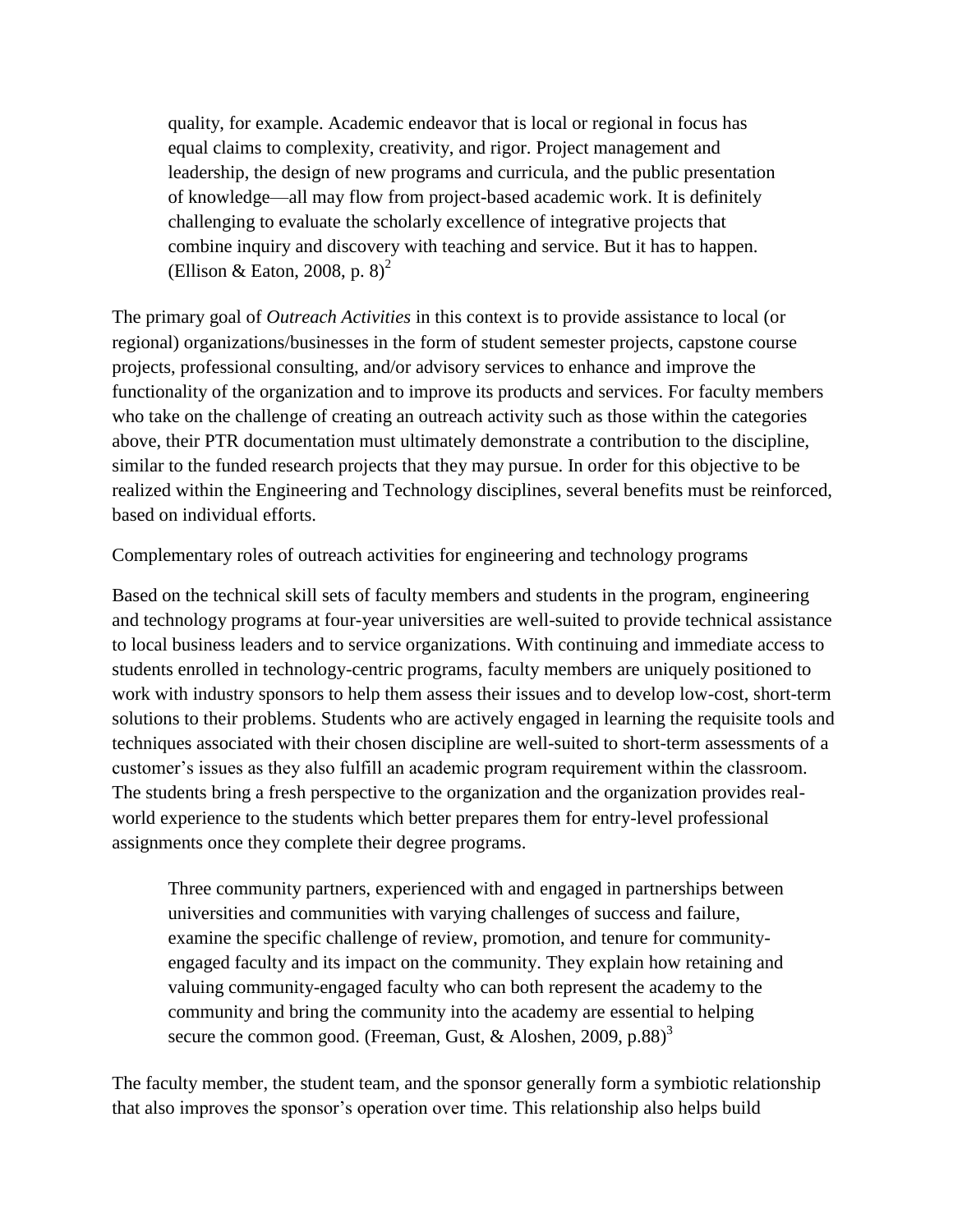confidence in the quality of the students in the program and in the academic program overall. Once this symbiotic relationship is developed among the participants, long-range benefits can accrue for the industry sponsors and to the university as a whole. Some of these benefits include: 1) enhanced experiences for students who will become actively involved in their chosen discipline upon graduation, 2) improved relationships between faculty members and their professional counterparts in industry, 3) opportunities to pursue cost-effective investments in the program via scholarships, internships, grants, and donations of cash or equipment that will lead to future program enhancements and job opportunities for the students, 4) adding value to the formal education held by faculty members and to their students when dealing with real-world, real-time situations, 5) increased visibility of the university as a partner with industry in building upon the economic foundation within the region, and 6) increased recognition of the local industrial members as partners in education with the university. These activities must be recognized for the benefit of all stakeholders and for the scholarship and service which may result.

Candidate opportunities to enhance outreach activities

The value-added role that *Outreach Activities* could satisfy for a junior faculty member's Promotion and Tenure (P&T) process might be defined as a mix between the traditional research elements of their portfolio and the service elements. Several key components must be addressed if the *Outreach Activities* are to be recognized by senior faculty members who sit on the promotion and tenure committees within the university. These senior faculty members within an institution must first acknowledge the benefits to the discipline and to the individual before the junior faculty member decides to include *Outreach Activities* as an element of their annual performance review model. There are a variety of issues involved in evaluating outreach activities as part of a faculty member's academic portfolio. An example of a primary issue in this domain is cited by Glass, Doberneck, & Schweitzer  $(2011)^5$ : "With no standard language to describe publicly engaged scholarship, the researchers had to consider the context in which the types of publicly engaged scholarship were reported on the promotion and tenure documents" (p. 11).

Proposed model for integrating outreach activities into the promotion and tenure process

The fundamental definition of research must first be expanded to integrate the more inclusive term of *Research and Creative Activity*. Many universities have already adopted this expanded definition to help capture a faculty member's true contribution to their professional discipline. It is possible that traditional funded grants and publication activities in archival journals may now be too restrictive a metric for next generation faculty members.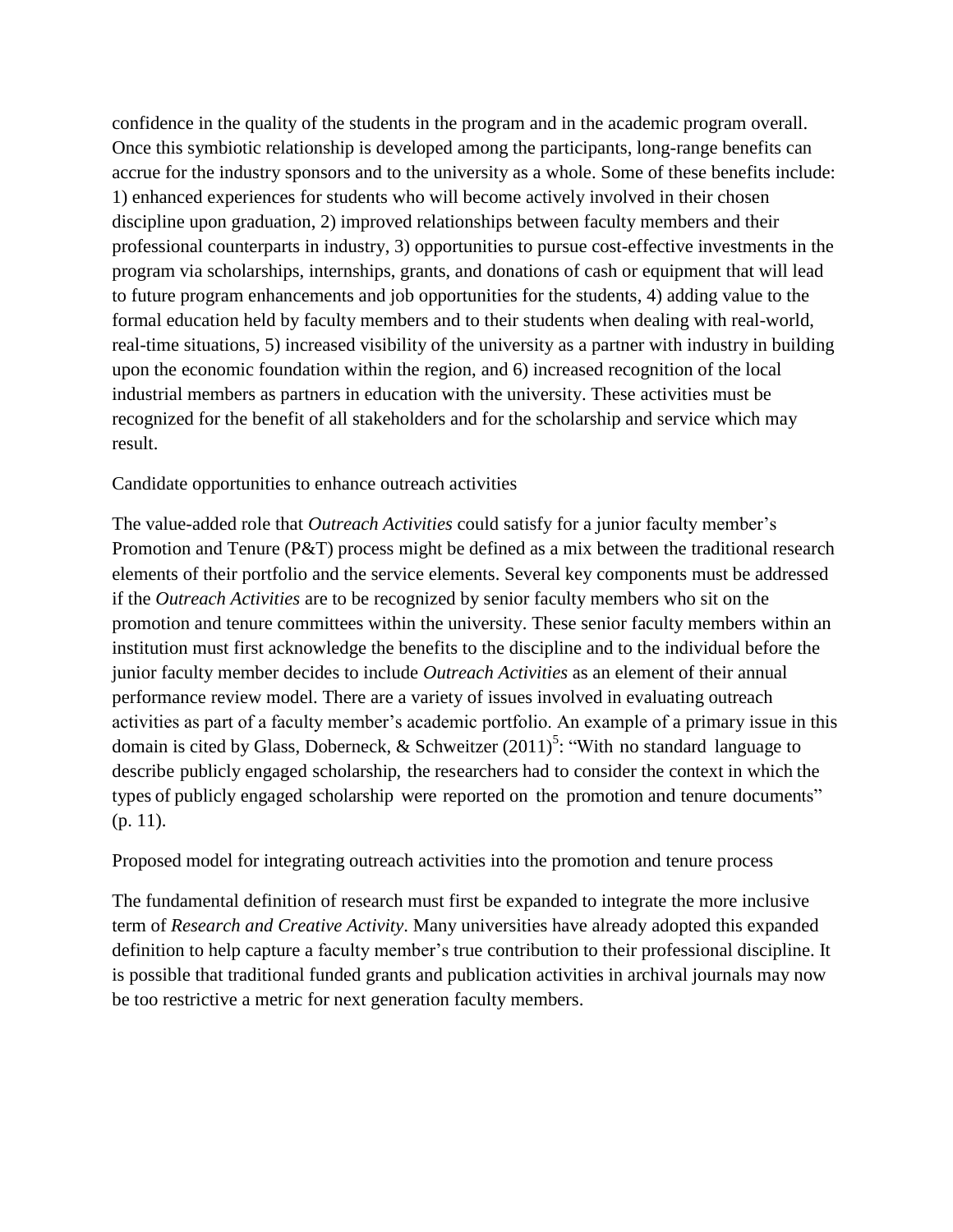

Figure 1. The J2 Model – Integrating Outreach Activities into the Promotion and Tenure Process

When comparing the type and breadth of technologies available to upcoming generations of faculty members in academia to those traditionally used to define contributions to the industry, new metrics must also be considered that align with the emerging industrial trends in a global environment. The adoption of this expanded definition does not advocate the elimination of the traditional metrics of performance; rather it proposes a system that takes advantage of outreach as an essential element within a college's or a department's mission today to better prepare students for a productive career. Using the J2 Model, Promotion and Tenure Committee Members would be able to clearly assess the faculty member's contributions with one of the three recognized academic portfolio categories without having to create a stand-alone (i.e. fourth) category to integrate OA into the mix. The current P&T review and assessment processes would remain effectively unchanged.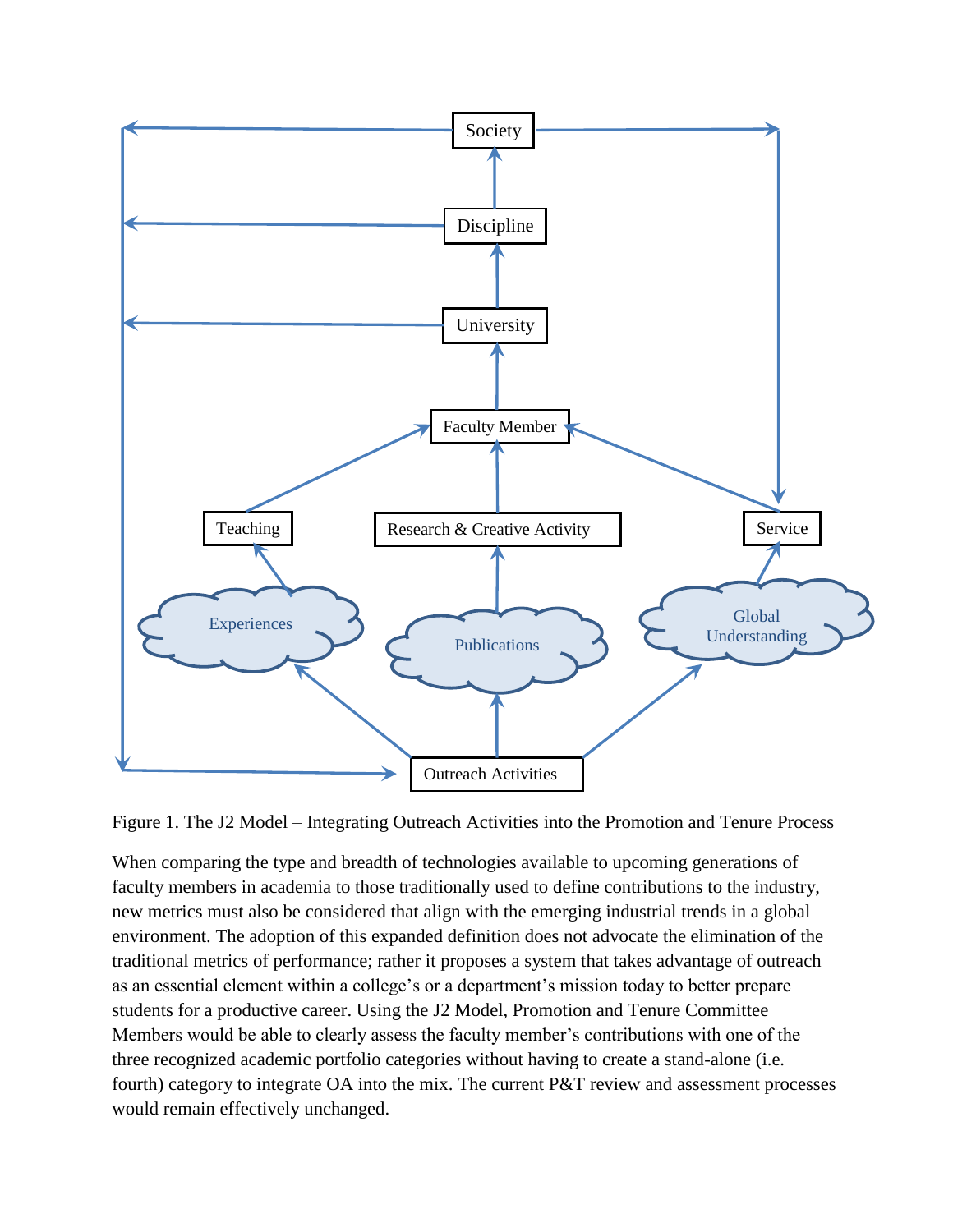By using Outreach Activities (OA) as a resource to enhance a faculty member's level of understanding and subject matter expertise, OA can be used to support and enhance all three categories within the faculty member's academic portfolio, as shown in Figure 1. If industrial experience is the primary output derived from the outreach activity, then the Teaching Category would be the appropriate category to document the results of the OA experience. If the OA resulted in high quality publications in one or more peer-reviewed academic journals, then the Research and Creative Activity category would be an appropriate contribution to the faculty member's academic portfolio. If the OA was not directly related to one's discipline or if the experience did not substantially add to the faculty member's current industrial experience base then the Service Category would be the most relevant area where the OA experience should be documented.

Within this expanded definition, the individual faculty member and his/her colleagues will benefit from a more inclusive model of performance measurement and professional growth within the discipline. Having said that, however, there is still a need to document the results of the various *Outreach Activities* and then to publish them in relevant discipline-specific publications so others across the discipline may learn from colleagues what works and what does not seem to work as well. Some faculty members will be very adept at creating, managing, and growing *Outreach Activities* within their organization while other faculty members will not. It remains the task of the Department Chairperson to balance the performance and accomplishments of his/her department by optimizing the various skill sets that individual faculty members bring to the table.

This "balancing act" is part of the missing link when faculty members come before a promotion and tenure review board. For example, teamwork is strongly encouraged among the faculty, including: authoring joint publications, serving as a Co-Principal Investigator (Co-PI) on research grants, and serving on committees at all levels of the university. However, when the individual faculty member presents his/her portfolio to the Promotion and/or Tenure Committees, group efforts are largely discounted in favor of individual accomplishments. This dichotomy creates a great deal of stress and consternation among junior faculty members throughout their formative, tenure-track years. The desire to work within a well-defined, *highly objective* set of promotion and tenure criteria through which the faculty members can manage and match their career progress to the stated requirements is most often a missing element within the structure of the organization. This hidden process leaves the candidate with a very uneasy feeling about his/her levels of performance under a *highly subjective*, arbitrary selection process.

One essential element of including *Outreach Activities* as an appropriate component of a faculty member's performance portfolio could be the open and frank dialogue that would help clarify and standardize the promotion process for future generations of faculty members.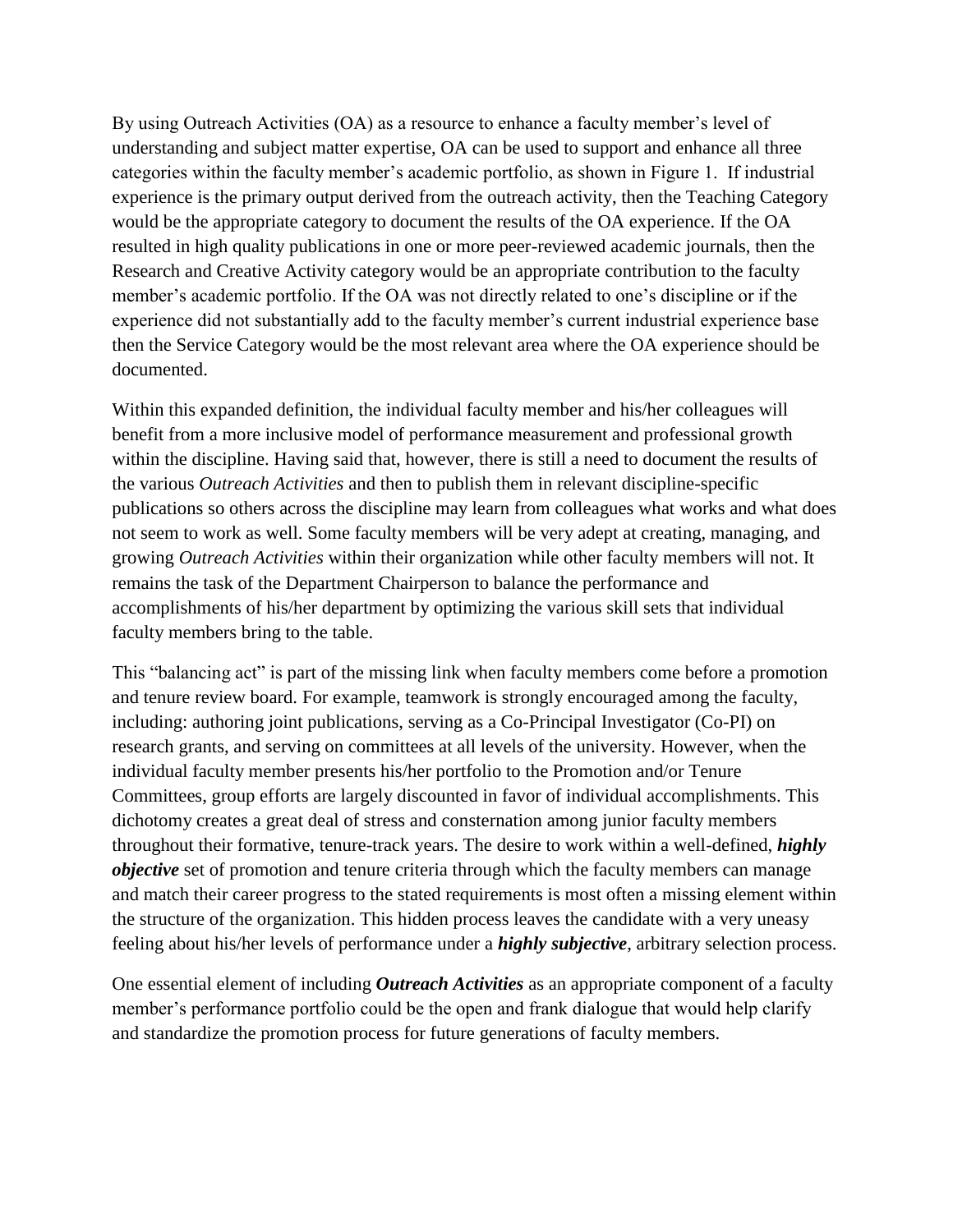### Summary and conclusion

Several different *Outreach Activities* models are compatible with the goals and aspirations of individual faculty members and with the university administrators who are charged to support the mission and vision of the organization. The authors have described a basic concept for *Outreach Activities* wherein most faculty members could collaborate with industry representatives, government officials, and/or professional societies to define and enhance outreach opportunities for students and faculty. The J2 Model for Integrating Outreach Activities into the Promotion and Tenure Process was also introduced to provide a common approach as OA and P&T requirements are addressed in a modern university setting. The role of these expanded performance metrics needs to be fully integrated into the annual evaluation process. The performance expectations for faculty members who choose to integrate OA models into their individual academic portfolios must also address the various promotion and tenure committee processes at different stages in a faculty member's development. These processes should include integrated discipline-specific *Outreach Activities* within the faculty member's annual productivity plan thus providing significant benefits to the faculty member, to his/her students, to the industry sponsors who support the process, and to the local economies where participating workforce members live and work.

#### References

- 1. Boyer, E. L.(1996). The scholarship of engagement. *Journal of Public Service & Outreach, 1*(1), 11–20.
- 2. Ellison, J., & Eatman, T. (2008). Scholarship in public: Knowledge creation and tenure policy in the engaged university. *Imagining America,* Syracuse University. Retrieved from http://imaginingamerica.org/TTI/TTI.html
- 3. Freeman, E., Gust, S., & Aloshen, D. (2009). Why faculty promotion and tenure matters to community partners. *Metropolitan Universities Journal; 20*(2), 87-103. http://scholar.google.com/scholar?q=Why+Faculty+Promotion+and+Tenure+Matters+to+Community+Part ners&hl=en&btnG=Search&as\_sdt=1%2C10&as\_sdtp=on
- 4. Gappa, J. M., Austin, A. E., & Trice, A. G. (2007). *Rethinking faculty work: Higher education's strategic imperative*. San Francisco, CA: Jossey-Bass.
- 5. Glass, C. R., Doberneck, D. M., & Schweitzer, J. H. (2011, March). Unpacking faculty engagement: The types of activities faculty members report as publicly engaged scholarship during promotion and tenure. *Journal of Higher Education Outreach and Engagement, 15*(1), 7-31.